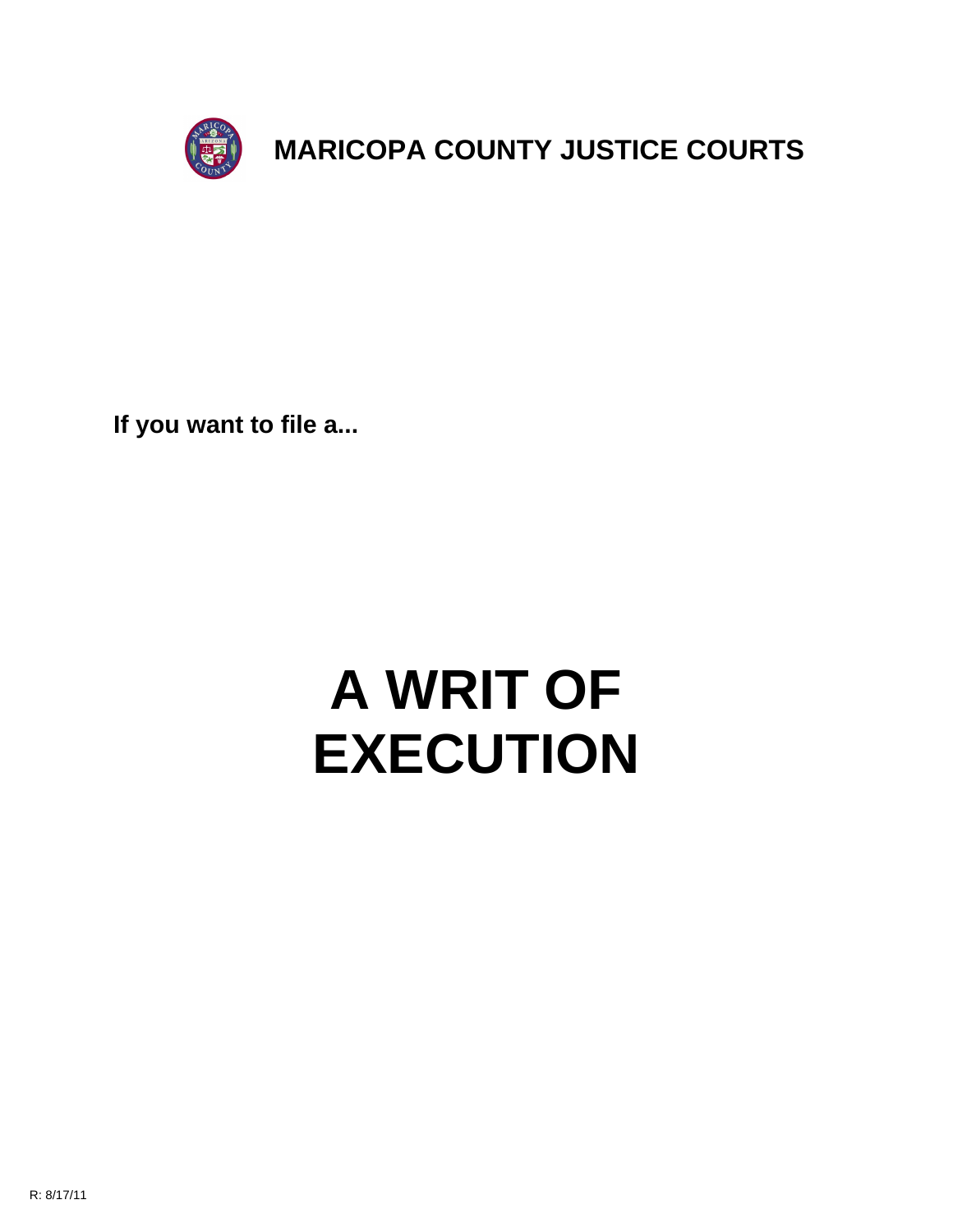

**MARICOPA COUNTY JUSTICE COURTS**

A Writ of Execution allows the Constable to seize the judgment debtor's non-exempt PERSONAL PROPERTY and hold it for sale at public auction, for the purpose of satisfying the judgment. There are issuance fees and constable fees associated with a writ of execution.

There are two types of writs of execution. A special writ instructs the constable to execute on specifically identified property. A general writ instructs the constable to seize any non-exempt personal property (at their discretion and according to law) that the constable may find at the address provided by you (the judgment creditor).

After being signed by the judge, the writ will be forwarded to the constable of the precinct where the property is located. If the constable determines there is insufficient personal property to satisfy the judgment, the writ will be returned unsatisfied. The constable has up to 60 days to execute the writ. You should contact the constable if you have questions.

## **Please STOP...**

 If there is no judgment rendered in your favor. If there is a satisfaction of judgment filed.

## **Please PROCEED**

If you have a judgment in your favor that has not yet been satisfied.

## **FORMS Needed:**

 Worksheet for Computation of Judgment Due Writ of Execution

#### **INSTRUC[TIONS](http://justicecourts.maricopa.gov/)**

- 1. Complete the Writ of Execution form and the Worksheet for Computation of Judgment Due.
- 2. File with the court clerk.
- 3. Pay the required fees for issuing and serving the Writ.

#### **IT IS IMPORTANT THAT ALL PARTIES KEEP THE COURT APPRISED OF ANY CHANGE IN ADDRESS A NOTICE OF CHANGE OF ADDRESS** form must be filed with the court when a party changes their address.

Visit us at http://justicecourts.maricopa.gov/ for additional filing information and online forms.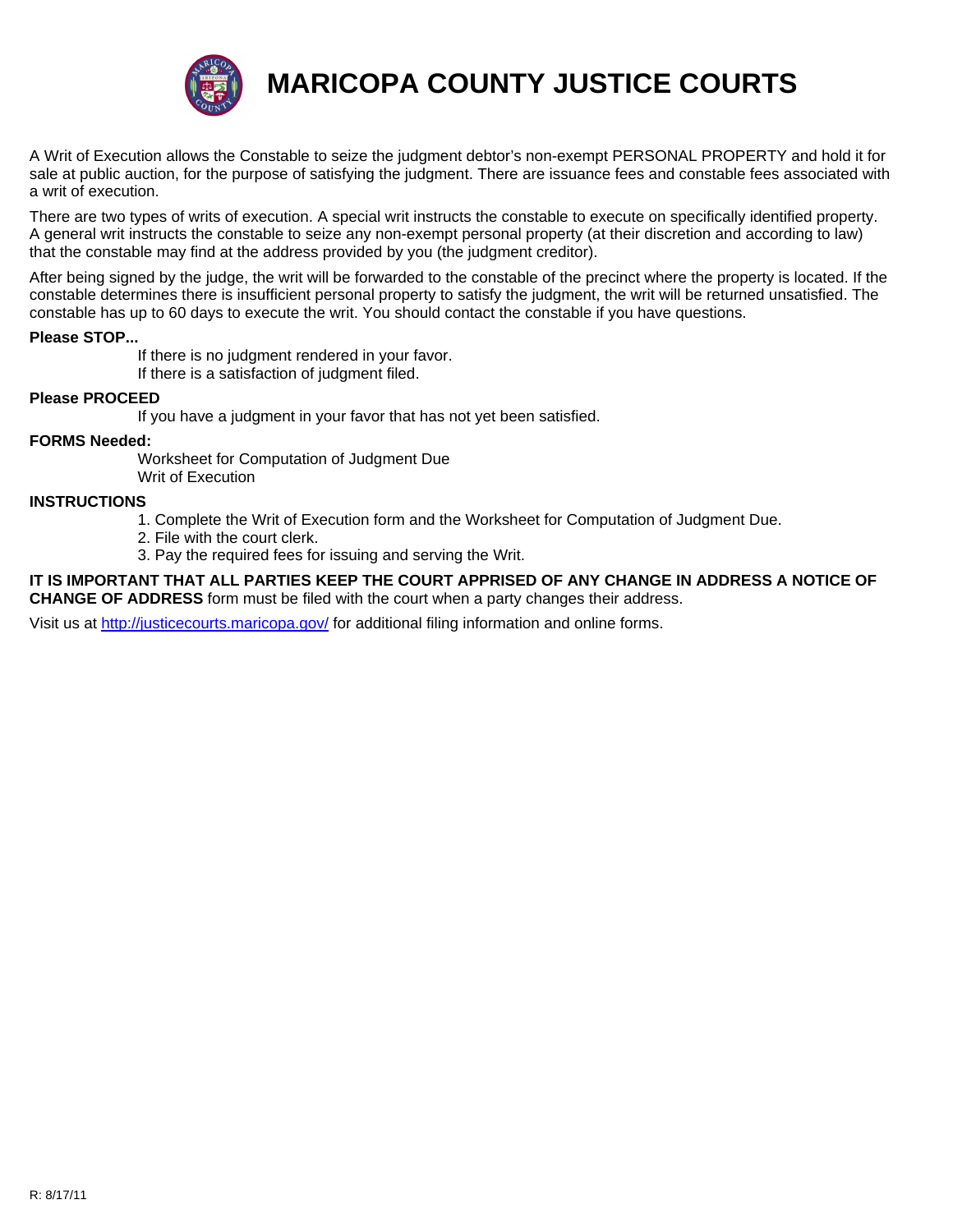

**Maricopa County Justice Courts, Arizona**

**Please select court from the drop down list ------------------------------------>**

CASE NUMBER:

Plaintiff(s) Name / Address / Email / Phone Defendant(s) Name / Address / Email / Phone

# **WORKSHEET FOR COMPUTATION OF POST JUDGMENT FEES AND COSTS**

| \$                                                                                                                                                                                                                                                                                                                  |  | <b>Original Judgment Claim OR Award</b>                                  |  |
|---------------------------------------------------------------------------------------------------------------------------------------------------------------------------------------------------------------------------------------------------------------------------------------------------------------------|--|--------------------------------------------------------------------------|--|
| \$                                                                                                                                                                                                                                                                                                                  |  | <b>Accrued Court Fees and Costs</b><br>Issue a Writ of Restitution       |  |
| <u> 1989 - Johann Barn, mars eta bainar eta industrial eta industrial eta industrial eta industrial eta industria</u>                                                                                                                                                                                               |  | Service of A Writ of Restitution                                         |  |
| $\frac{1}{2}$                                                                                                                                                                                                                                                                                                       |  | Issue an Order for Supplemental Proceedings                              |  |
| $\frac{1}{2}$                                                                                                                                                                                                                                                                                                       |  | Service of an Order for Appearance for Supplemental Proceedings          |  |
| $\frac{1}{2}$                                                                                                                                                                                                                                                                                                       |  | Issue a Writ of Garnishment                                              |  |
| $\frac{1}{2}$ $\frac{1}{2}$ $\frac{1}{2}$ $\frac{1}{2}$ $\frac{1}{2}$ $\frac{1}{2}$ $\frac{1}{2}$ $\frac{1}{2}$ $\frac{1}{2}$ $\frac{1}{2}$ $\frac{1}{2}$ $\frac{1}{2}$ $\frac{1}{2}$ $\frac{1}{2}$ $\frac{1}{2}$ $\frac{1}{2}$ $\frac{1}{2}$ $\frac{1}{2}$ $\frac{1}{2}$ $\frac{1}{2}$ $\frac{1}{2}$ $\frac{1}{2}$ |  | Service of a Writ of Garnishment                                         |  |
| $\frac{1}{2}$                                                                                                                                                                                                                                                                                                       |  | Bank fee search (with Writ of Garnishment)                               |  |
| $\frac{1}{2}$                                                                                                                                                                                                                                                                                                       |  | Issue a Writ of Execution                                                |  |
| $\frac{1}{2}$                                                                                                                                                                                                                                                                                                       |  | Service of a Writ of Execution                                           |  |
| $\frac{1}{2}$                                                                                                                                                                                                                                                                                                       |  | Issue a subpoena (not included with judgment)                            |  |
| $\frac{1}{2}$                                                                                                                                                                                                                                                                                                       |  | Service of a Subpoena (not included with judgment)                       |  |
|                                                                                                                                                                                                                                                                                                                     |  | Subpoena witness fees (not included with judgment)                       |  |
| <u> 1980 - Johann Barn, mars an t-Amerikaansk komponister (</u>                                                                                                                                                                                                                                                     |  | Certified copy fees                                                      |  |
|                                                                                                                                                                                                                                                                                                                     |  | Accrued post Judgment Interest (and how computed):                       |  |
| \$                                                                                                                                                                                                                                                                                                                  |  |                                                                          |  |
| \$()                                                                                                                                                                                                                                                                                                                |  | <b>Less setoffs</b><br>Payments made                                     |  |
|                                                                                                                                                                                                                                                                                                                     |  | Offsets by outstanding counterclaim judgments against me by the debtor   |  |
| $\quad \  \  \, \$ \; (\; \underline{\hspace{1.5cm}})$                                                                                                                                                                                                                                                              |  | Other credits allowed                                                    |  |
|                                                                                                                                                                                                                                                                                                                     |  | <b>Total sum due</b>                                                     |  |
|                                                                                                                                                                                                                                                                                                                     |  | I state under penalty of perjury that the foregoing is true and correct. |  |

Date:

**Signature** Signature